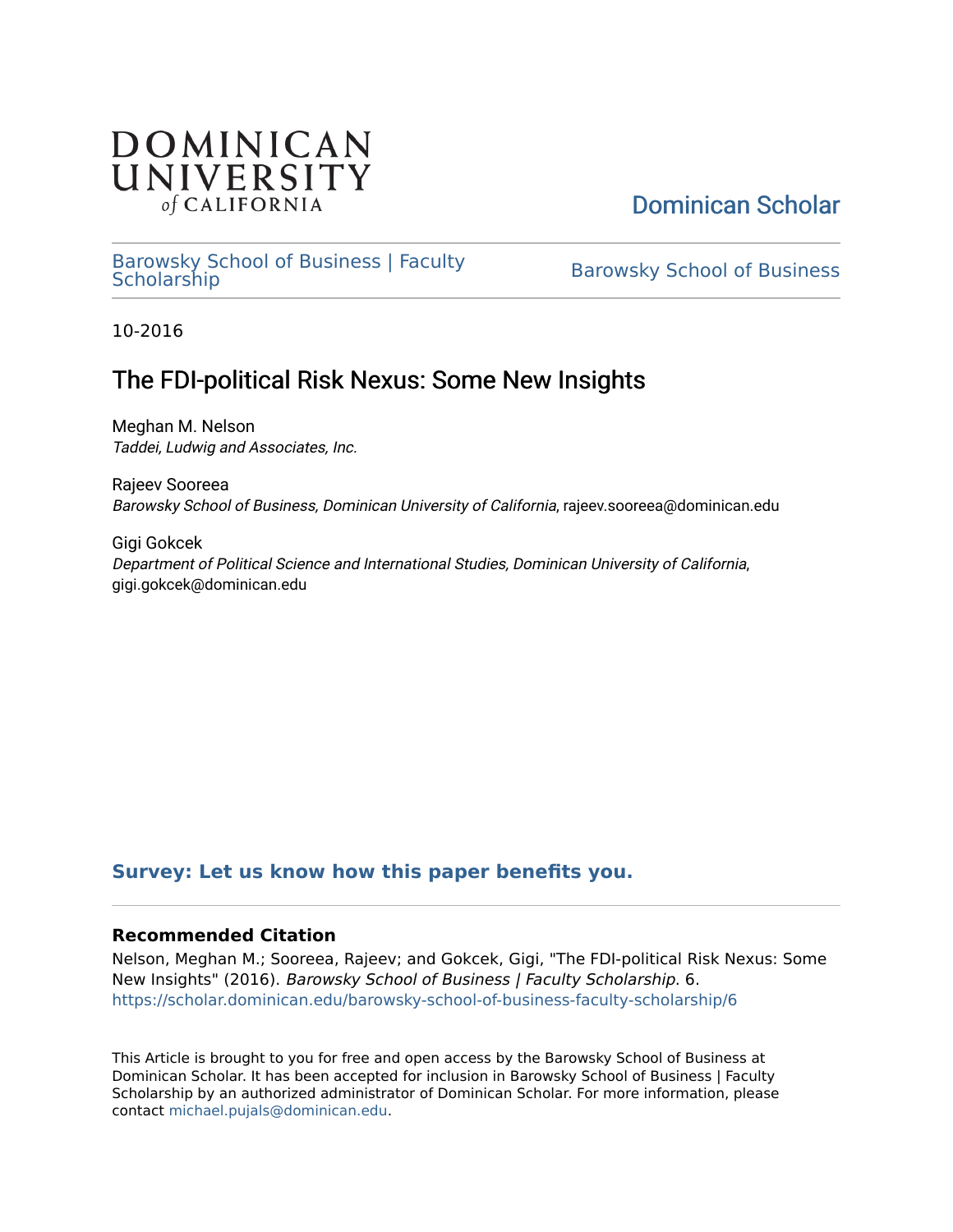### **The FDI-political risk nexus: some new insights**

**Meghan M. Nelson** Taddei, Ludwig & Associates, Inc., USA

**Rajeev Sooreea Gigi Gokcek** Dominican University of California, USA

#### **Keywords**

Foreign Direct Investment, Political Risk, Economic Development, Regime Types

#### **Abstract**

*Most of the existing literature in the FDI-political risk nexus has focused on the creation of economic models to assess foreign investment decisions in the presence of political risk. This is entirely legitimate and valuable as foreign investors are interested in assessing the political risk climate of their investment location. However, not much research has been done to assess how FDI could affect political risk. Globalization implies an increasing amount of cross-border investment and trade flows. For some countries, FDI is a huge component of their GDP. Since FDI is a composite bundle of capital stock, knowledge and technology (Balasubramanyam et al, 1996) and represents "International investment made with the objective of obtaining a lasting interest, by a resident entity in one economy in an enterprise resident in another economy" (OECD, 2000), we postulate that because of this stakeholder commitment, FDI could affect a country's political risk level.* 

*The management literature has it that political risk measures the stability of individual countries based on factors grounded in government, society, security, and the economy (Bremmer, 2005). We expand on this notion to investigate whether, and if so, how FDI affects political risk? We believe that the contribution of our study is specifically in examining this reverse relationship running from FDI to political risk. In this preliminary paper we test this hypothesis for a sample of thirty countries in various stages of economic development and regime types over the 1984-2012 period. Preliminary results indicate that countries with increased FDI inflows demonstrate decreased levels of political risk. Although there are variations across countries, country groups that are considered developed and full democracies tend to exhibit the lowest levels of political risk. Our ongoing research is examining a sample of 140 countries using both time series and panel data techniques.*

#### **1. Introduction**

Foreign investment and political stability have long been interconnected in a way that affects economic development in a vast majority of countries. Foreign direct investment (FDI) has been of particular interest among academics and economists since World War II, and has gained importance in the last few decades due to the proliferation of global businesses. Most studies, ranging from Kobrin (1979) and Lewandowski (1997) to Ekpenyong and Umoren's (2010), Baek and Qian (2011), Solomon and Ruiz (2012) and Ritab and Abdul (2013), that have looked at the FDI-political risk nexus have examined the problem from an investment perspective, that is, how political risk (broadly defined as the impact of politics on the market) affects FDI. Investors and economists mainly use these studies as ways to make informed foreign investment decisions based on the host-country's current or forecasted political standing.

However, the FDI arena is not only growing, but also changing drastically. The year 2012 marks the first time developing countries exceeded developed countries' FDI inflows, by \$130 billion (Zhan, 2013, p. 2). Moreover, countries are being put into new classifications such as "emerging markets" and political risk characteristics are an important factor in this determination. Bremmer (2005) notes that emerging markets are generally in the moderate to high political stability range, have high levels of openness and cross-border investment and trade flows. These economies are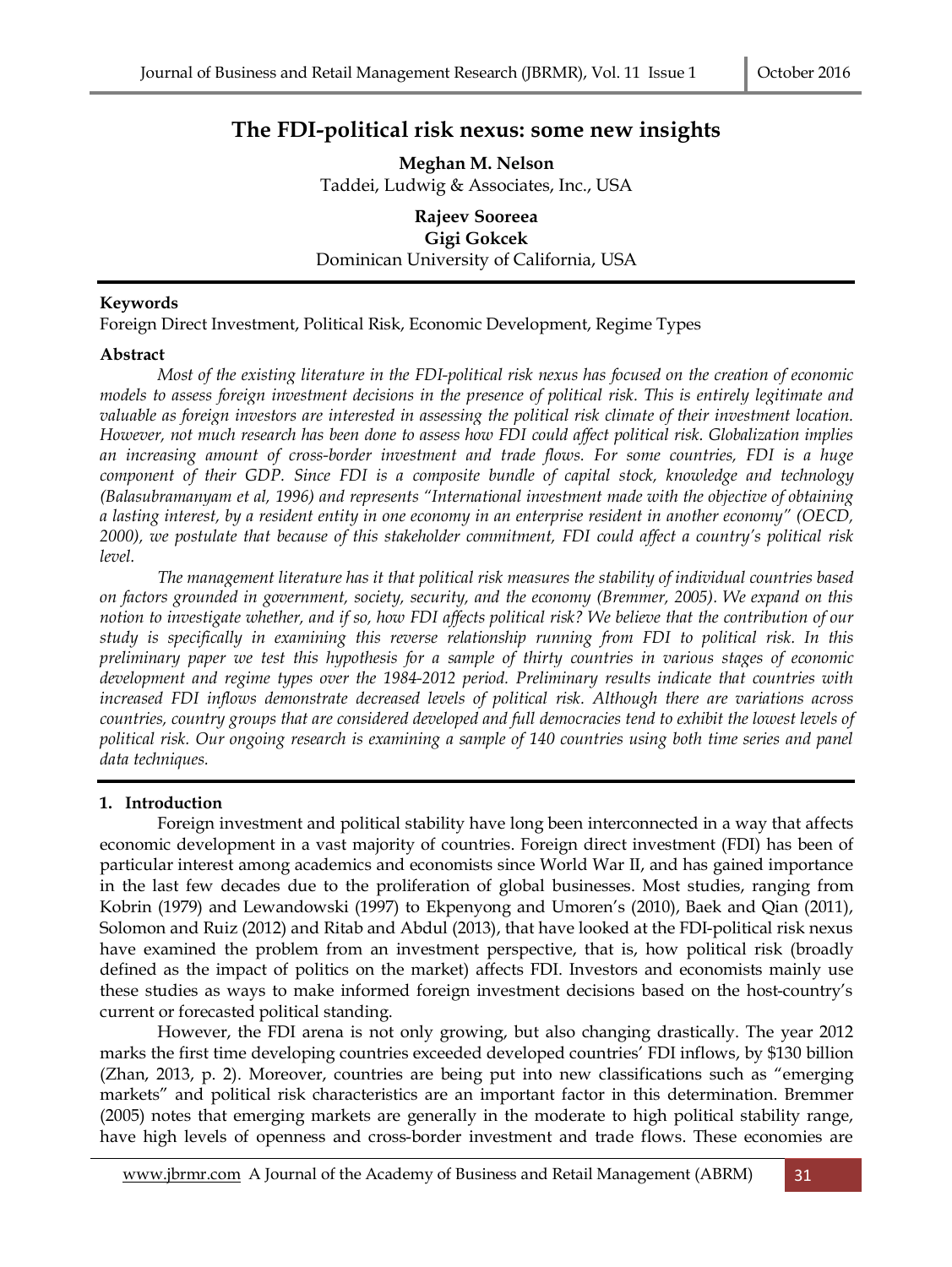experiencing not only a dramatic increase in FDI inflows but also a major transformation in their political structures and regimes. The FDI-political risk issue seems almost like the chicken-and-egg problem: Is it political stability leading to higher FDI or is it FDI helping to reduce political risk, or both? The growth in FDI, the change in political risk levels among nations, and the lack of studies on the impact of FDI on political risk demands that we take a more in-depth look at what kind of impacts FDI has on the country it flows into and the institutional effects it creates.

The purpose of this study is to specifically examine whether, and if so, how FDI impacts political risk. Few recent studies have begun to explore this relationship such as Addison and Murshed (2003), Schroeder (2008), Dutta and Roy (2009), Zaharia et al. (2011), Lautier and Moreaub (2011), Al Azzawi (2012) and Feng (2014). However, most of them only examine FDI's effect on specific components of political risk. Democratic accountability and conflict are two components that are mostly tested in the literature. In contrast, this study investigates FDI's effects on the overall level of political risk of a nation. This current study is a preliminary work that looks at a sample of 30 countries over the 1984-2012 period. Ongoing research is examining a total of 140 countries during the same time period. The study also categorizes countries by their regime types and stages of economic development and the results are clustered in bubble charts for easier interpretation. Overall, the results show that countries with increased FDI demonstrate decreased political risk levels. Although there are variations across specific countries, country groups that are considered developed and groups that are full democracies tend to exhibit the lowest levels of political risk indicating that FDI inflows could help countries to stabilize themselves politically. The rest of the paper is organized as follows. Section two reviews the literature. The data and methodology is explained in Section three. Results and discussions are provided in Section four. Section five provides the direction of future research and concludes.

#### **2. Literature Review Political Risk**

Political risk assessment is often considered to have its origin in the United States right after World War II when the U.S. government needed language and tools for describing the international risks involved with investing in the rehabilitation of Europe. Since WWII, international investing and FDI have grown rapidly across the world making the need for assessing political risk increasingly pertinent. Because of this exponential growth in only a short period of time there were many different variations and methods for explaining political risk among academics and no conventional wisdom was or has been established. Therefore, the definition of political risk used for the current study comes from the World Bank, a widely used and accredited source, which considers the criticism from Kobrin (1979), Fitzpatrick (1983), and Frynas and Mellahi (2003). According to the Multilateral Investment Guarantee Agency (2011, p. 21):

"Political risk broadly defined is the probability of disruption of the operations of companies by political forces and events, whether they occur in host countries or result from changes in the international environment. In host countries, political risk is largely determined by uncertainty over the actions not only of governments and political institutions, but also of minority groups and separatist movements"

Other studies such as Bremmer (2005) broadly defines political risk as the impacts of politics on the markets. He considers political risk to be any or all factors that might politically stabilize or destabilize a country, and argues that it measures the stability of countries based on factors grounded in government, society, security and the economy. The Political Risk Services Group (PRS), through their International Country Risk Guide (ICRG), commercially produces an overall index of political risk. This consists of 12 weighted components: (1) government stability; (2) socioeconomic conditions; (3) investment profile; (4) internal conflict; (5) external conflict; (6) corruption; (7) military in politics; (8) religious tensions; (9) law and order; (10) ethnic tensions; (11) democratic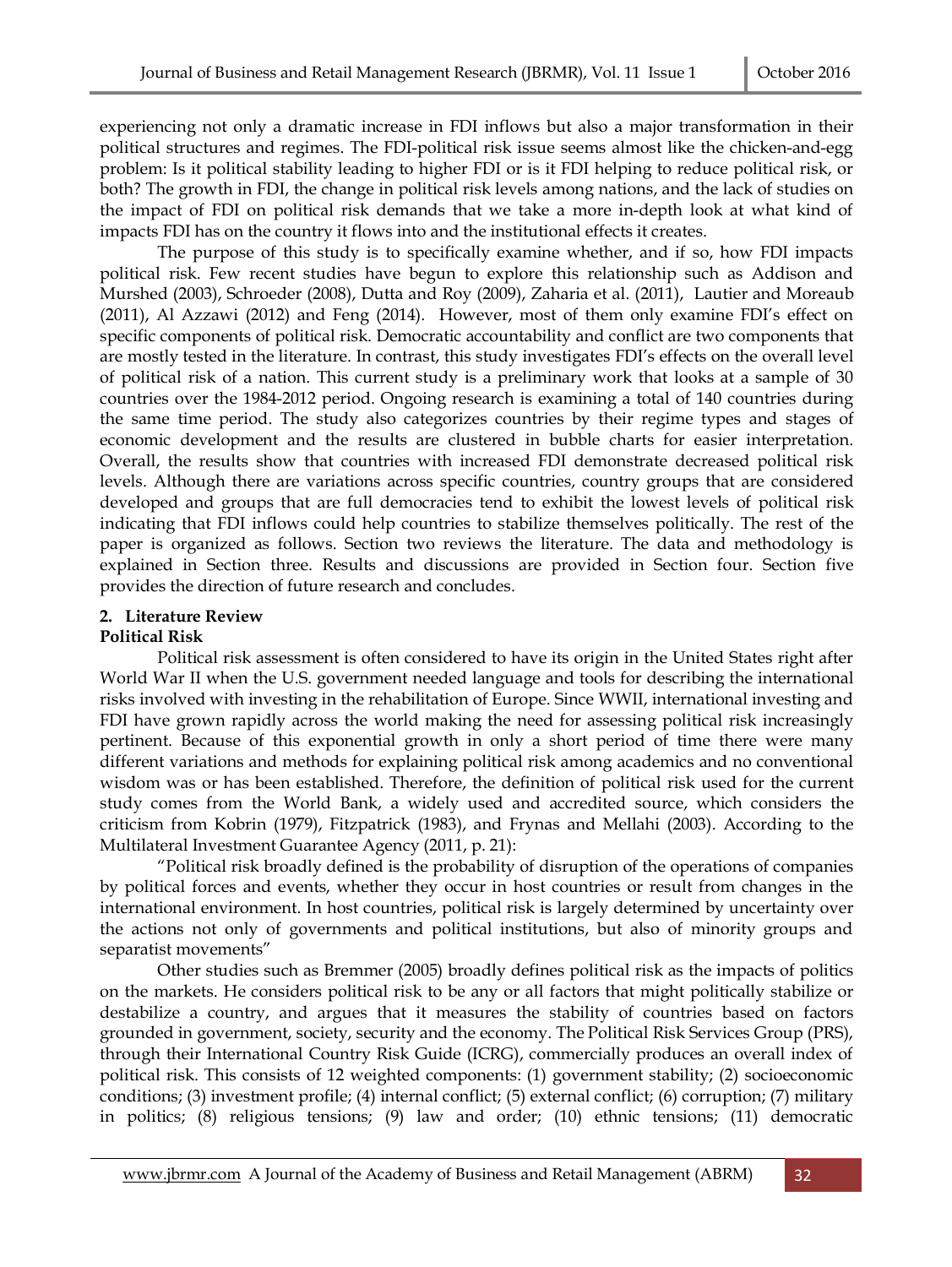accountability; and (12) bureaucracy quality. This is the most comprehensive index of political risk available in a consistent fashion for 140 countries over the 1984-2012 period.

#### **Foreign Direct Investment**

Just as the term political risk had its origin in the U.S. so did FDI. Dunning (1979, p. 269-270) notes that the U.S. held three-quarters of total accumulated FDI from 1945-1960 when FDI was being brought to the forefront. Since then, FDI has entered all parts of the world dictated by investors' interests in host-country economies and their resources. Even though FDI has hit a few crashes or on a large scale changed location multiple times, global FDI has shown a dramatic increase over the last few decades (UNCTAD, 2014). In 2013 alone, global FDI flows rose by 11 percent (\$1.46 trillion) and all countries grouped by stages of economic development increased (developed, developing and transition) (UNCTAD, 2014, p. 2).

It is important to note the changes in the FDI arena as it relates to the current study. First, FDI's largest (in relation to FDI flow amount) and most historically consistent source of inflows and outflows has been the developed countries. The key exceptions to this fact is that in 1913 (first showings of FDI) developing countries received two-thirds of global FDI and in 2012 and 2013 developing countries took the majority of FDI inflows again. In the year 2012, it was the first time developing countries exceeded developed countries' FDI inflows. This study uses the World Bank's (2014) most current definition of FDI as it is a commonly used source among academics and practitioners that encompasses the evolution of FDI's ownership quality aspects within the definition:

"Foreign direct investment are the net inflows of investment to acquire a lasting management interest (10 percent or more of voting stock) in an enterprise operating in an economy other than that of the investor. It is the sum of equity capital, reinvestment of earnings, other long-term capital, and short-term capital as shown in the balance of payments."

Unlike political risk, FDI has a more concrete measure and can be valued by the sum of equity capital, reinvestment of earnings, other long-term capital, and short-term capital (World Bank, 2014).

#### **How Political Risk Affects FDI**

The literature on the relationship between FDI and political risk has been predominantly focused on the effect of political risk on determining the placement of FDI flows. Ekpenyong and Umoren's (2010, p. 28) study defines political risk as events that have "destabilizing effects on the polity, and distorts the functionality of an enterprise." They add other components that they found significant when evaluating political risk for that time period (remembering that political risk components are subject to change over time): "Increases in political terrorism, social inequalities, the North-South question, as well as poverty and disease" (Ekpenyong and Umoren, 2010, p. 30). Ekpenyong and Umoren (2010, p. 31) conclude that these sources of political risk "provide opportunities for wars, insurrections, government takeover of assets, bombings, and hostage takings amongst others; all of which are inimical to business success." This conclusion shows that political risk does have an effect on FDI, and arguably a negative effect since Ekpenyong and Umoren (2010) only describe adverse impacts on business when political risk is increasing.

Asiri and Hubail (2014) use the Eurom and Economic Intelligence Unit indices to measure political risk for their study examining political and economic factors that influence the determination of country risk ratings. Asiri and Hubail (2014) claim that, country risk (and therefore political risk, component of country risk) analysis is crucial for the profitability of overseas investments because it helps investors make rational decisions to limit the foreign risks.

Kobrin (1979, p. 69) states, "At least in the short term, politics determines economic activity and economics can determine politics [addressing his example of the distribution of money affecting the distribution of power]." Using the Spearman's Rank Correlation Coefficient, Lewandowski (1997) examined political risk as one of the four risk sources that determines FDI and the results showed

www.jbrmr.com A Journal of the Academy of Business and Retail Management (ABRM) 33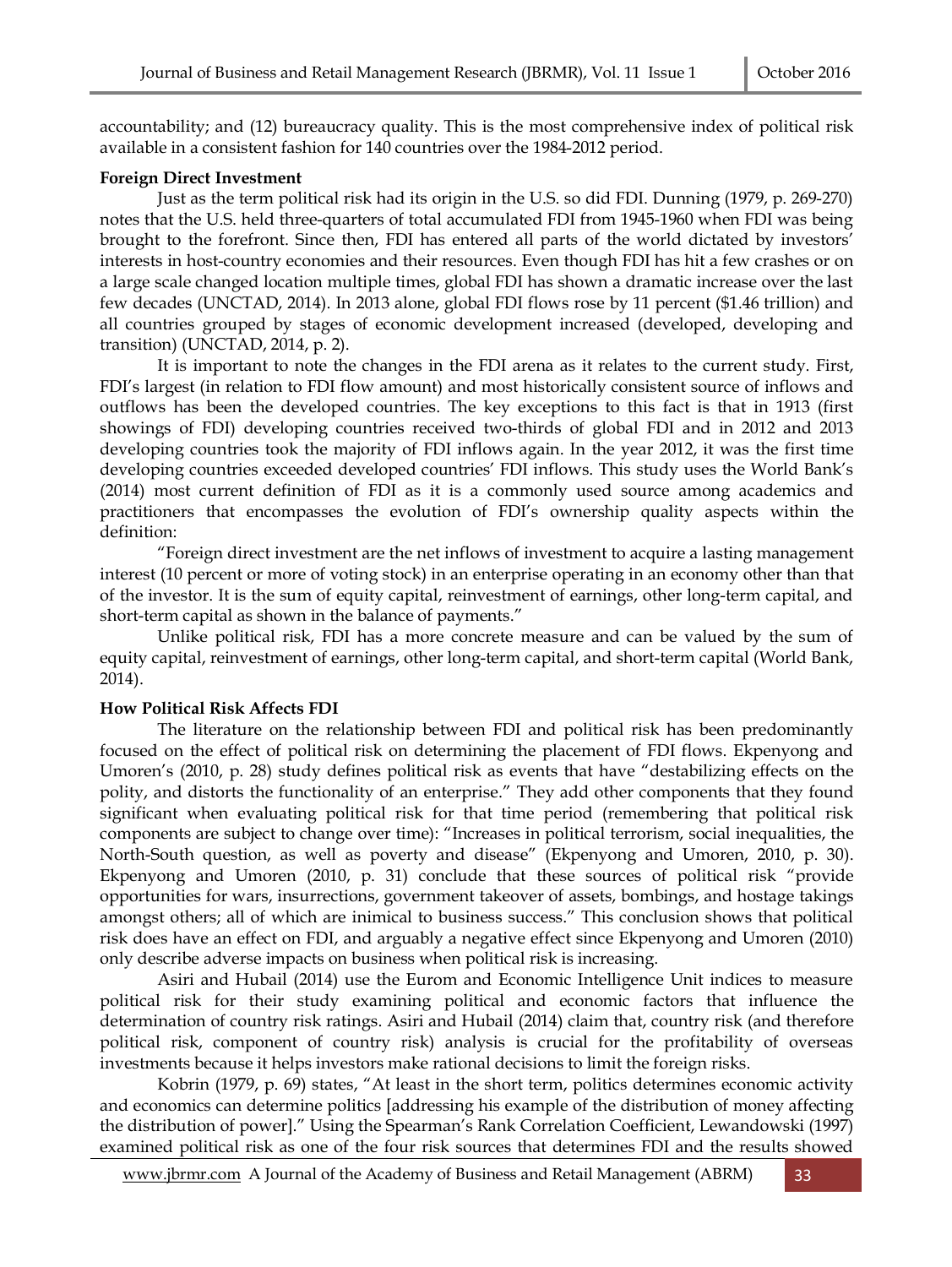significance for emerging market countries. Using the Gravity Model, Baek and Qian (2011) find that political risk is a significant determinant of FDI in both industrialized and developing nations, but that the significance of it for developing countries has increased recently. Ritab and Abdul's (2013) study confirm the influence of political risk on FDI from their results that show agglomeration, market size, and political risk are all significant and positively related to FDI. Solomon and Ruiz (2012) claim that in general, political risk and exchange rate uncertainty reduce FDI.

#### **How FDI Affects Political Risk**

The majority of the previous literature explored how political risk affects FDI. Studies that analyze how FDI affects political risk are few and quite recent. One of the contributions of the current study is that it looks at whether FDI can have a bearing on political risk and the implications of such a relationship.

Schroeder's (2008) study finds that there is still a need for a theoretical framework to assess country risk (and political risk). In Schroeder's (2008, p. 504) analysis of country risk determinants, she makes the connection between economic distress (which can be caused by lack of FDI since it is such a large portion of many countries' GDP) and elements of political risk by giving examples of political and economic consequences from a country experiencing economic distress. Since the literature on this relationship is very recent and sparse, the studies referenced here, like Schroeder's (2008), make the connection between FDI and its effects on determinants of political risk; consequently not explicitly referring to the broader term "political risk". The determinants of political risk that are mentioned here are all from the ICRG's political risk rating index. The assumption here is that if FDI affects determinants of political risk, then there is reason to explore the effect it has on political risk as a whole, which is the dependent variable being explored in this study.

Zaharia et al. (2011) conducted a study to see if transnational corporations influence global trade, the state of international law, the legal status of corporations in international law, and human rights in the host country. The study concludes with the finding that transnational corporations have a dominant role on the political risk variables that were tested (Zaharia et al., 2011). Dutta and Roy (2009) test FDI's impact on another political risk sub-determinant: free press. After empirically surveying 115 countries over a period of 20 years, the results reveal that FDI is an absolute necessity for a free and efficient media (Dutta and Roy, 2009).

Feng's (2014) study demonstrates another connection for FDI's effect on democratic accountability, the same political risk determinant as Dutta and Roy's (2009). Feng (2014) uses regression analysis to confirm that FDI does have an effect on democracy, but the effect can be different depending on the regime of the FDI home country or on the sector FDI is flowing to. FDI from developed democratic countries has a positive influence on democratization in the host country, while also having a pro-authoritarian effect on FDI in the primary sector (negative democratization effect) (Feng, 2014, p. 121). It is important to note that democratization in developing countries is a "long and tough evolution" since most of them must transition from authoritarian regimes (Feng, 2014, p. 117). This insight on the aspects of long term versus short-term effects of FDI on sub-determinants of political risk, like democratization, should be taken into consideration and not assumed that FDI's impact will be seen overnight. The current study acknowledges the time it takes for countries to transition and how that may affect political risk in the analysis.

The latter findings suggest that FDI is encouraged from developed democratic countries to developing countries, only if the FDI is going to non-primary sectors (Feng, 2014, p. 122). FDI in the primary sector which involves making use of natural resources (e.g. mining, fishing, forestry and agriculture) fuels authoritarianism in developing countries, like the Middle East. This is why the Feng (2014, p. 122) suggests a decrease of FDI in the primary sector in Asia, Africa and the Middle East and an increase of FDI in the manufacture, service and technological sectors. These differences in the way FDI affects democratization are acknowledged by Feng (2014), which creates new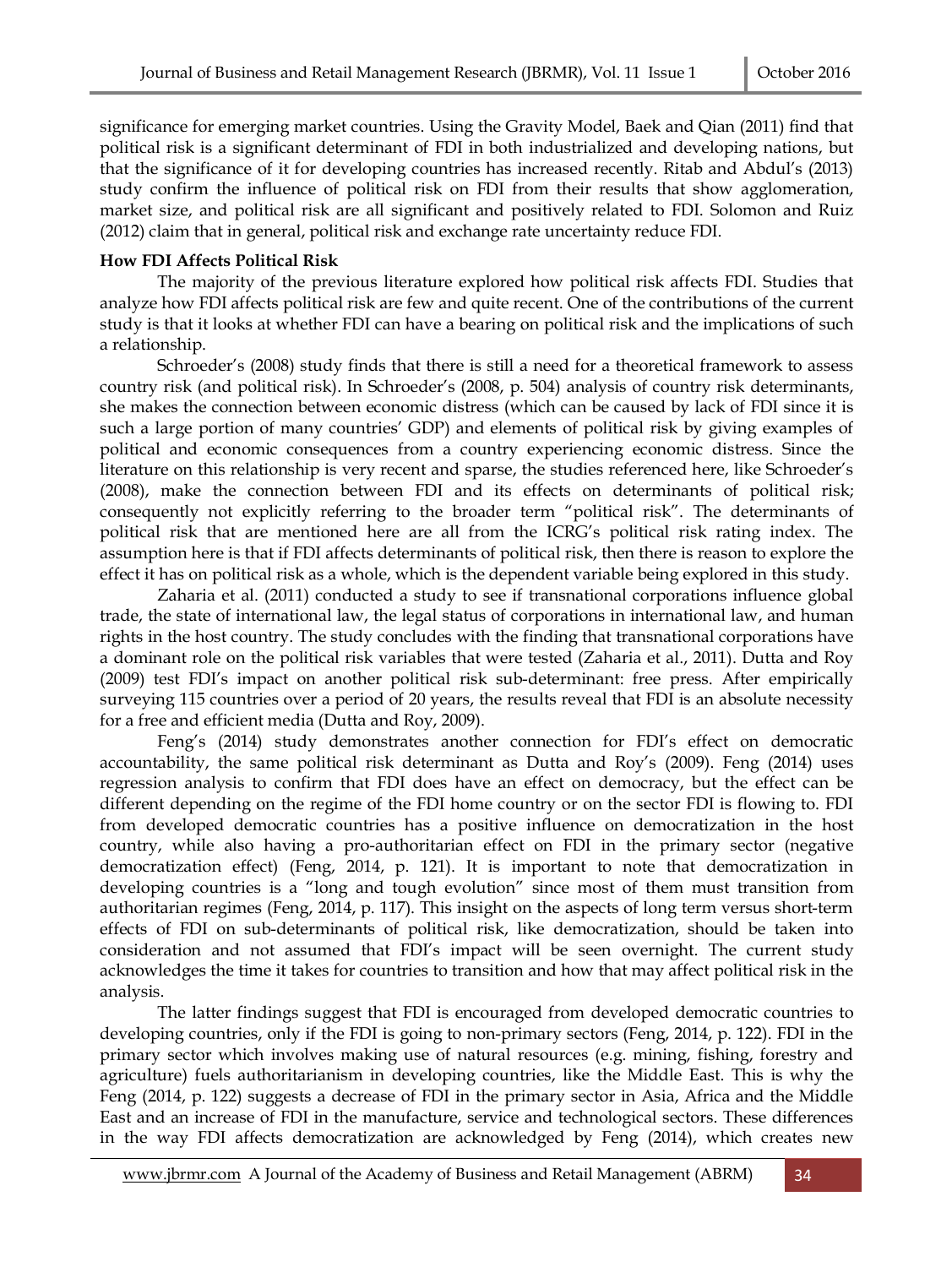skepticism in the literature and gives more significance to the current exploration of this study, especially addressing the potential long term and short term differences, the difference in region, and the difference in developmental stage.

The next piece of literature examines the effect of FDI on another political risk determinant: conflict (per ICRG, 2014). Addison and Murshed (2003) discuss the growing world interest, especially of economists, in international business and its effect on global conflict. Using other economic, political and corruption literature, their discussion raises some points for acknowledgement. First, the idea of the growing inequality gap is possibly an explanation for the growing number of civil wars around the world from the most recent decades (Addison and Murshed, 2003, p. 392). As stated before, FDI is a huge source of GDP for developed countries that have tended to only invest in one another, historically ignoring developing countries, which increases this income gap. It is also important, Addison and Murshed (2003) explain, that the idea of income inequality is not the exact cause of civil war, but it is the success (or lack thereof) of the institutions created to manage income inequality that lead toward violent or peaceful civil war. These institutions, especially for developing countries, need capital, technological know-how and expertise to create and maintain these institutions that can stabilize the country. Less FDI and help from the developed world may be a reason for lack of stability and success of these developing countries' institutions. FDI is a helpful, if not necessary component, for creating stability.

The next point is based on the assumption that in general the further developed a country is the lower the political risk there will be. This assumption provides the logic for the next study to demonstrate how increased FDI may positively impact political stability. Lautier and Moreaub (2011) argue that domestic investment in the host country brings about development. The overwhelming trend that FDI flows among developed countries demonstrates the fact that investors feel more comfortable in places where there is development. Once FDI flows into a developing host country, the capital from FDI can easily surpass the money raised from their own domestic development operations. With more capital accumulation in the country, development will likely increase further. From their study on the impacts of domestic investment on FDI in developing countries, Lautier and Moreaub (2011, p. 19) support this idea: "Our results show that the promotion of domestic firms' investment will lead to more FDI inflows." The current study explores this idea that as a country receives more FDI it usually becomes more and more developed. This development may be a good indicator that political stability is increasing since measures of development and political stability share many common determinants.

Along the same lines, Al Azzawi (2012, p. 632) examines the effect of FDI on innovation and productivity in the host and home countries and finds that both inward and outward FDI are found to have a strong positive effect on domestic innovation and productivity in countries that are technological followers. Moreover, Lautier and Moreaub (2011) found that even where productivity spillover effects are absent FDI can still improve host-country welfare. The improvement to hostcountry welfare, again, implies that political risk must be low or lowering because improving country welfare and increasing political risk seem unlikely to be present at the same time. AlAzzawi (2012) and Lautier and Moreaub (2011) help to explain where the idea for the current study came from. These studies give a general overview to the logic that if FDI in a country is fluctuating, it will influence other elements of the host-country's society and government.

The question of whether and how FDI affects political risk remains unanswered. However, the recent literature discussed in this section shows the attempts made at investigating the effects of FDI on political risk. The growing trends for FDI, the interest in the literature on effects of FDI, and the attempts at finding effects of FDI on elements of political risk demonstrate the need for further research on: *How FDI flows affect political risk as a whole.*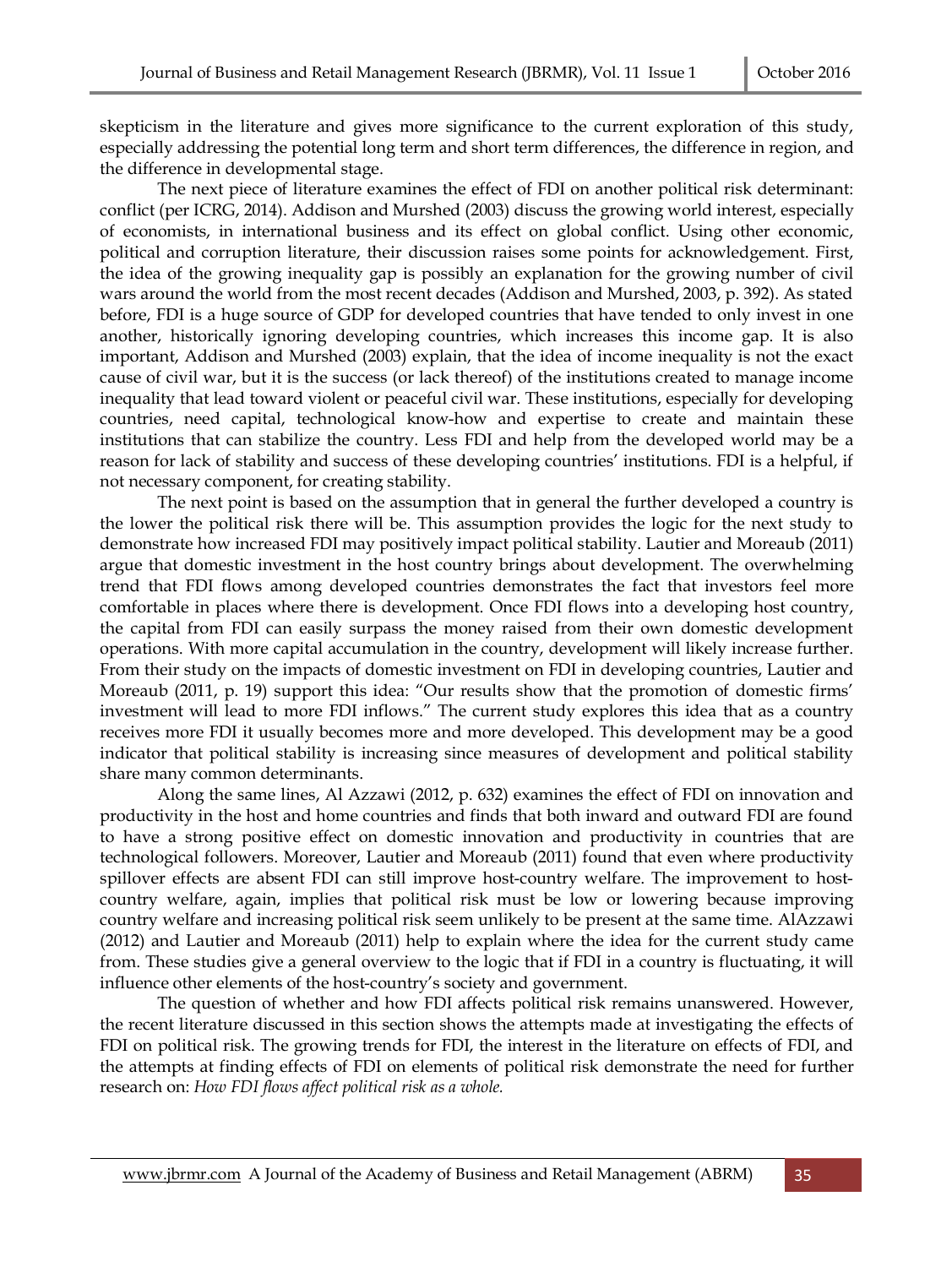#### **3. Data and Methodology**

The primary variables of interest in the current study are FDI inflows and political risk. A log-linear regression model based on Ordinary Least Squares with corrections for serial correlation is used to analyze a sample of 30 country's time series over the 1984-2012 period. As mentioned earlier, this is a preliminary work of an ongoing study where future research will be using a panel data method in addition to the time series to test a sample of 140 countries over the same period.

The dependent variable in our model is a constructed index of political risk. The International Country Risk Guide (ICRG) provides political risk ratings for countries on a score of 0 to 100, with 0 denoting maximum political risk and 100 denoting the country is politically stable. Because the ICRG index is set up in a way that really measures political stability, we construct an index of political risk by subtracting each country's political stability score (given by the ICRG's index) from 100 to give a score that measures political risk. Hence, in our study a political risk index of 0 indicates maximum political stability and 100 indicates maximum political risk.

The ICRG's political risk source is used by this study because it is exhaustive, inclusive and well referenced in the literature. Frynas and Mellahi (2003) bring up social factors that are often forgotten, but the ICRG includes social components. The components are well defined and have subcomponents within them for specification and clarification, and ambiguity has been a critique of political risk in the past. There are exact weights that have been assigned to each component and therefore make the method easily replicable and easy to manipulate and isolate components individually. The ICRG political risk rating index can be found in studies such as Howell (2014), Ritab et al. (2013), Lautier et al. (2012) Baek and Qian (2011), Iris and Schnitzer (2007), Claude et al. (1996), Sethi and Luther (1986).

Our main explanatory variable is FDI inflows, collected from UNCTAD (2014). Studies that use FDI flows include Lewandowski (1997), Solomon et al. (2012), Lautier et al. (2012), and Feng (2014). Solomon et al. (2012) and Lautier et al. (2012) use FDI flows as a percentage of GDP and Feng (2014) uses FDI flows because of the lack of available data on FDI stocks. Like Feng (2014), this study is confronted with the limited data availability on FDI stocks.

In this preliminary study, the 30 countries were selected based on the ones that had the highest levels of FDI (Australia, Belgium, Brazil, Canada, Chile, China, Colombia, France, Germany, Hong Kong, India, Indonesia, Ireland, Italy, Luxembourg, Mexico, Netherlands, Russia, Singapore, Spain, Sweden, Switzerland, United Kingdom, and United States) and the lowest levels of FDI (Bangladesh, Haiti, Iran, Madagascar, Saudi Arabia, and Togo).

After compiling the three groups of countries into one sample of 30, countries are then documented on their stage of development and their regime type. The source of each country's current stage of development was taken from the World Bank's Country Analytical History (2014) that is based on the World Development Indicators. This was crosschecked with the United Nations Department of Economic and Social Affairs (UN/DESA) report on countries' development stage for 2012. There are three stages of development according to the UN/DESA report: developing economies, economies in transition and developed economies. These three economic stages of development are used in the current study to categorize each of the 30 countries.

Each country's regime type was then documented for the most current year for the study (2012). The information was gathered from the Economist, which published the Democracy Index 2012 from the Intelligence Unit (Intelligence Unit, 2013). There are four regime types possible for a country, according to the Intelligence Unit, which are: full democracy, flawed democracy, hybrid regimes, and authoritarian regimes. Each country's regime in 2012 was determined by a set of five factors: electoral process, pluralism, civil liberties, the functioning of government, political participation and political culture. Each country is given a score from 1 to 10 based on these indicators (Intelligence Unit, 2013, p. 26-27). The entire sample was categorized by economic stage of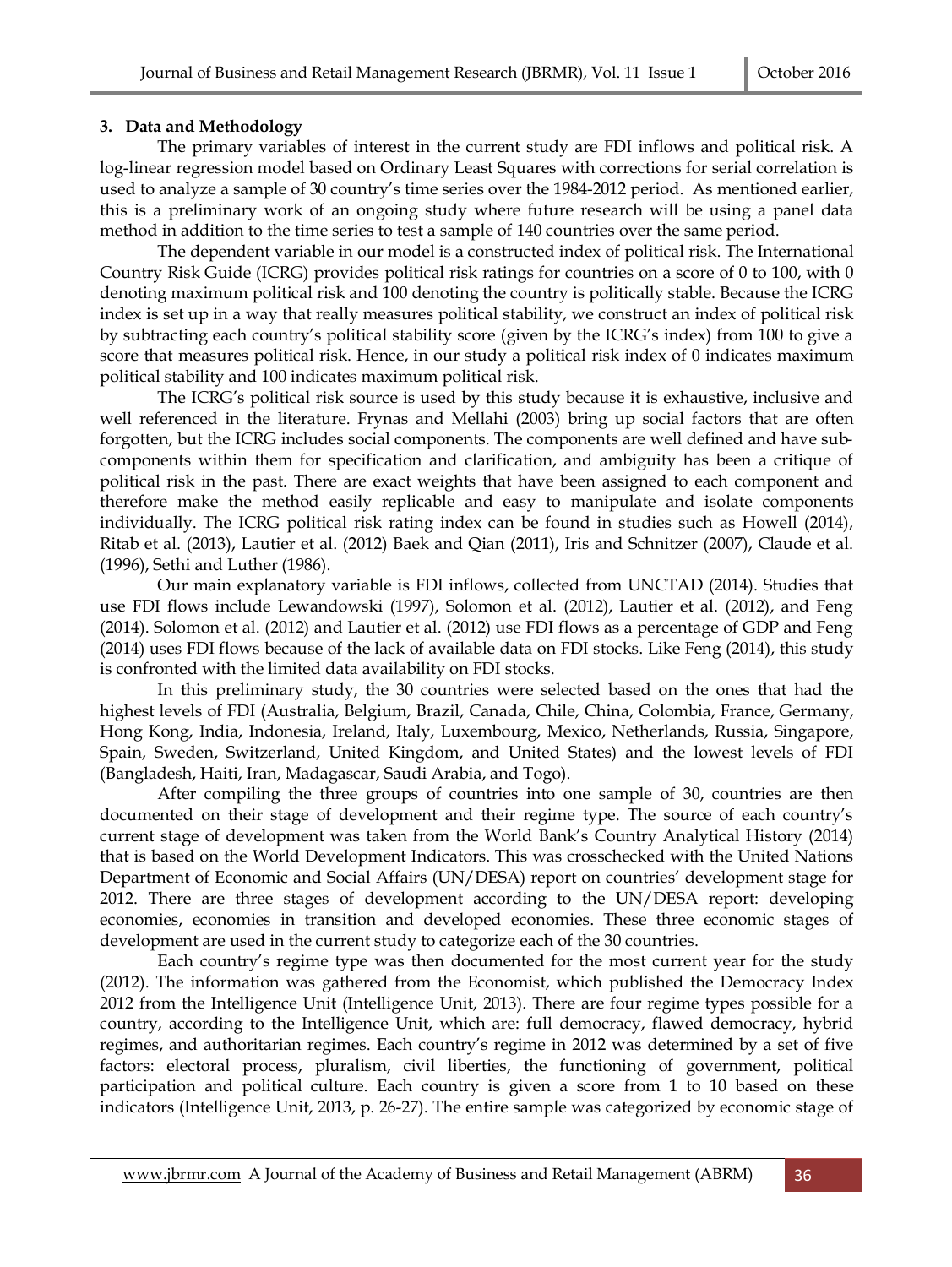development and regime type to see if there were different effects of FDI on political risk in those countries.

#### **4. Results and Discussions**

Tables 1 and 2 provide a summary of the FDI coefficients of the sample countries as estimated by the regression models. The countries are rank ordered by their FDI coefficients, in descending order of political risk, that is, in ascending order of political stability. There were 25 countries with a negative FDI coefficient and 5 countries with a positive FDI coefficient. The range for the negative coefficient group was (-0.3306, -0.0027) with a median of -0.0412 and a mean of - 0.07062. The positive coefficient group had a range of (0.0053, 0.1566) with a median of 0.0246 and a mean of 0.04676. The countries are also ranked within the groups that they are categorized in. These categories include their current regime and stage of economic development to see if there are differences among each category. A negative and statistically significant FDI coefficient indicates that FDI has a stabilizing effect on political risk: more FDI inflows are associated with lower levels of political risk. For example, in the case of China, a one percent increase in FDI inflows into China results in a 0.018 percent decrease in China's political risk. Such results confirms our claim that as FDI comes into China it brings foreign expertise, capital and technological know-how, which tend to stabilize the country politically.

| Country                                           | Coefficient | <b>Regime</b>           | <b>Stage of Development</b> |  |
|---------------------------------------------------|-------------|-------------------------|-----------------------------|--|
| Italy                                             | $-0.0027*$  | <b>Flawed Democracy</b> | Developed                   |  |
| Colombia                                          | $-0.0044*$  | <b>Flawed Democracy</b> | Developing                  |  |
| <b>Brazil</b>                                     | $-0.0073*$  | <b>Flawed Democracy</b> | Developing                  |  |
| Australia                                         | $-0.0156*$  | <b>Full Democracy</b>   | Developed                   |  |
| China                                             | $-0.018*$   | Authoritarian           | Developing                  |  |
| Madagascar                                        | $-0.0181*$  | Authoritarian           | Developing                  |  |
| <b>USA</b>                                        | $-0.0212*$  | <b>Full Democracy</b>   | Developed                   |  |
| Luxembourg                                        | $-0.0221*$  | <b>Full Democracy</b>   | Developed                   |  |
| Sweden                                            | $-0.0252*$  | <b>Full Democracy</b>   | Developed                   |  |
| Bangladesh                                        | $-0.0318*$  | <b>Hybrid Regime</b>    | Developing                  |  |
| UK                                                | $-0.0322*$  | <b>Full Democracy</b>   | Developed                   |  |
| Saudi Arabia                                      | $-0.035*$   | Authoritarian           | Developing                  |  |
| Belgium                                           | $-0.0412*$  | <b>Full Democracy</b>   | Developed                   |  |
| India                                             | $-0.0583*$  | <b>Flawed Democracy</b> | Developing                  |  |
| Mexico                                            | $-0.0633*$  | <b>Flawed Democracy</b> | Developing                  |  |
| Singapore                                         | $-0.0785*$  | <b>Hybrid Regime</b>    | Developing                  |  |
| Canada                                            | $-0.0845*$  | <b>Full Democracy</b>   | Developed                   |  |
| Ireland                                           | $-0.085*$   | <b>Full Democracy</b>   | Developed                   |  |
| <b>Netherlands</b>                                | $-0.0891*$  | <b>Full Democracy</b>   | Developed                   |  |
| Hong Kong                                         | $-0.0964*$  | <b>Flawed Democracy</b> | Developing                  |  |
| Indonesia                                         | $-0.0979*$  | <b>Flawed Democracy</b> | Developing                  |  |
| Spain                                             | $-0.1055*$  | <b>Full Democracy</b>   | Developed                   |  |
| Chile                                             | $-0.1974*$  | <b>Flawed Democracy</b> | Developing                  |  |
| Russia                                            | $-0.2042*$  | Authoritarian           | Transition                  |  |
| Germany                                           | $-0.3306*$  | <b>Full Democracy</b>   | Developed                   |  |
| Table 1: Countries with Negative FDI Coefficients |             |                         |                             |  |

| Country                                           | <b>Coefficient</b> | Regime                | <b>Stage of Development</b> |  |
|---------------------------------------------------|--------------------|-----------------------|-----------------------------|--|
| France                                            | 0.0053             | <b>Full Democracy</b> | Developed                   |  |
| Togo                                              | $0.0101*$          | Authoritarian         | Developing                  |  |
| Haiti                                             | $0.0246*$          | Hybrid Regime         | Developing                  |  |
| Iran                                              | $0.0372*$          | Authoritarian         | Developing                  |  |
| Switzerland                                       | 0.1566             | <b>Full Democracy</b> | Developed                   |  |
| Table 2: Countries with Positive FDI Coefficients |                    |                       |                             |  |

#### **Results by Stage of Economic Development**

There is debate within the FDI and political risk literature that there are differences in the amount of influence a country may experience from FDI because of their stage of economic development. Some countries are thought to be affected differently because the spillover benefits from FDI due to increased capital, technological know-how and expertise that FDI brings, are thought to be more influential in one type of economy over another. These differences are mainly discussed when it comes to FDI's influence on overall host-country development and not specifically political risk. Because of this debate and the lack of knowledge on FDI's direct effect of political risk,

www.jbrmr.com A Journal of the Academy of Business and Retail Management (ABRM) 37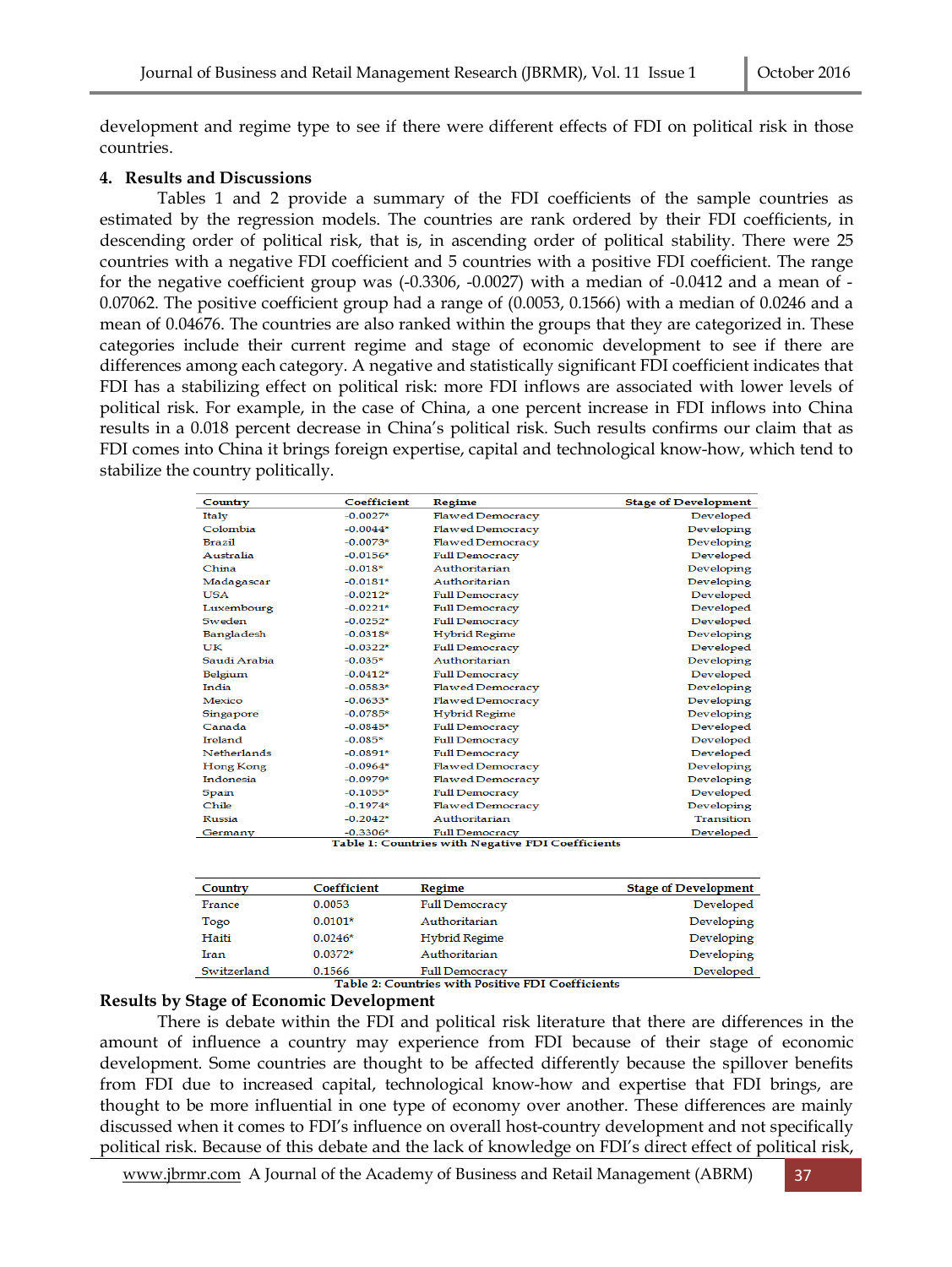the current study looks at each country's stage of development to see which how countries are affected differently with increased FDI. Countries are classified either as developing economies, economies in transition or developed economies using the World Bank's classification.



Figure 1: Coefficients for Developed Countries Figure 2: Coefficients for Developing Countries

Figures 1 and 2 show the FDI coefficients for each stage of economic development. Figure 3 shows country group coefficient averages by their stage of development. The results from these figures show that, in general, FDI seems to have a more stabilizing effect politically in developed countries compared to developing countries, and FDI in transition economies tends to have the biggest stabilizing effect. However, as noted, the transition economy group in the sample under study consists of only Russia. The outlier in the developed country category (Figure 1) is Germany, which is highly developed and FDI has been very stabilizing. The outlier in the developing category (Figure 2) is Chile that has been receiving plenty of FDI recently and creating a politically stabilizing situation. Regarding positive FDI coefficients, there are only 2 developed countries, 3 developing countries and 0 transition countries. So, that it was difficult to draw any general conclusions based on development stage.



#### **Results by Political Regime Type**

The concept of time is another important variable that is discussed within the literature and becomes pertinent when analyzing the effect of FDI on countries who have different types of regimes. Regime type may cause variations within the results because some regimes, like authoritarian, may not experience the same FDI spillover benefits if the government controls FDI and its resources. Another reason the regime type could vary the results is if the government keeps the FDI spillover benefits within the hands of the elites and uses them for their own personal gains. This in turn can lead to corruption and even civil unrest within the country, which means an increase in FDI would actually increase political risk. For these reasons, the results could show a positive relationship between FDI and political risk, but probably for only a limited amount of time until internal or external forces change the government in power or change the type of regime entirely.

There are four regime types that are used in this study based on the Intelligence Unit (2013) classification: authoritarian, hybrid, flawed democracy and full democracy. In our sample, this results in 6 authoritarian regimes, 3 hybrid regimes, 9 flawed democracies and 12 full democracies. Only the countries with a negative coefficient are used because this was the majority of the results. Of the five countries with a positive relationship, there were only 2 authoritarian, 1 hybrid and 2 full democracies. This is not enough data to make any valid claims or draw conclusions. The results are shown in Figures 4 to 7.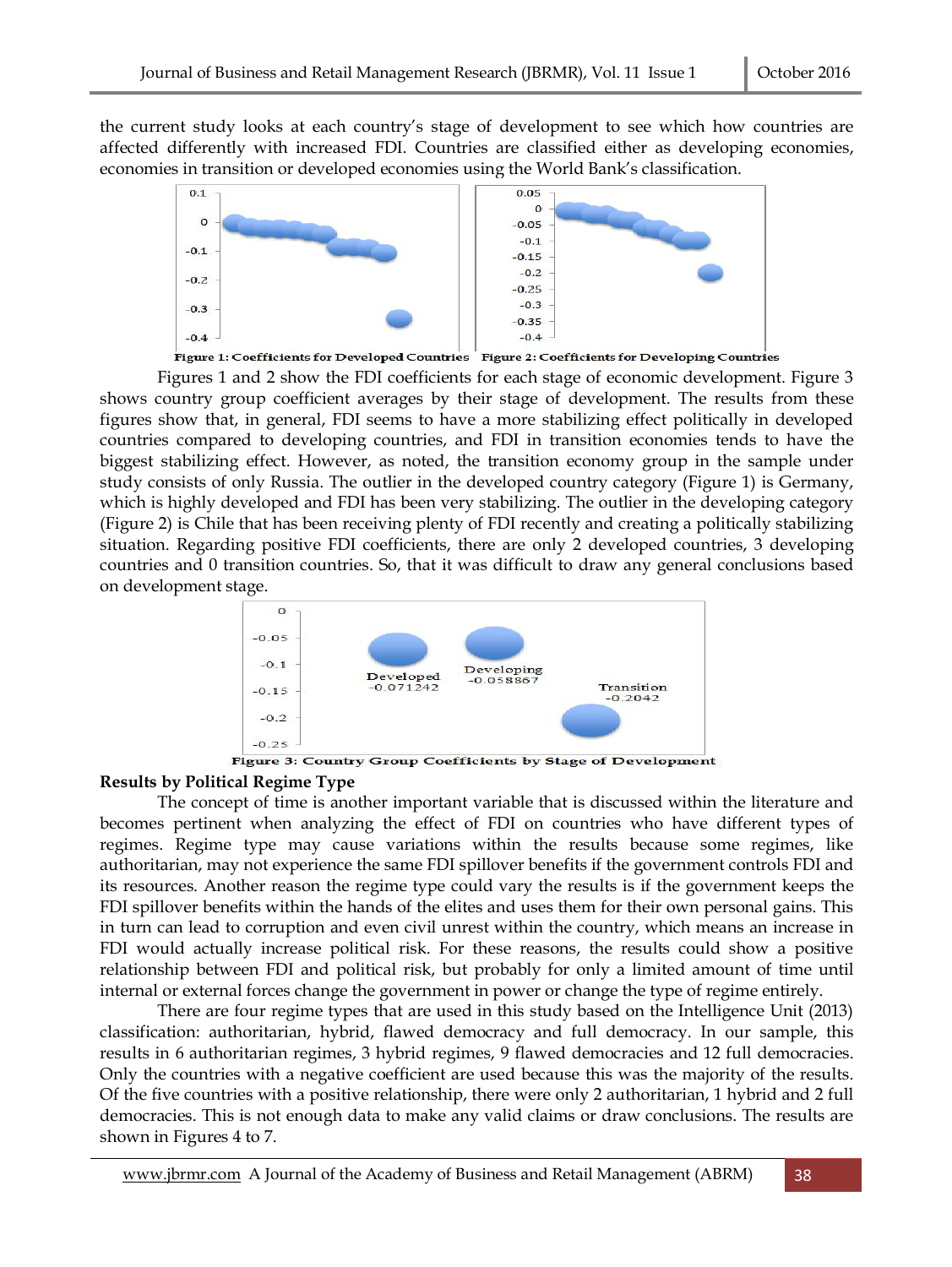

Figures 4, 5, 6 and 7 display the negative FDI coefficients of the countries taking into account their various government regimes. The mean coefficients of each group are summarized in Figure 8. The overall results match the extant literature which suggests that although there are variations across specific countries, country groups that are full democracies tend to exhibit the lowest levels of political risk when FDI flows in and those countries that have an authoritarian, hybrid and even flawed democracy (where corruption is more common within the government/elites), they tend to have higher political risk.

#### **5. Conclusions and Future Research**

The current study is a first contribution to the literature that explores the quantitative effect of FDI on political risk. Though FDI and political risk have long been said to have a relationship, it has been one where political risk is found to affect FDI and this perspective is mainly relevant to the investment community. However, in reversing the relationship (i.e. running from FDI to political risk), the first step must be to see if any such relationship even exists; this is the basis of this study. This study tested 30 countries over a 28-year period (1984-2012) and derived coefficients that represent the FDI-political risk relationship. In the sample under study, 25 countries exhibited that an increase in FDI leads to a reduction in political risk. In addition, it appears that FDI in developed countries tend to be more stabilizing politically than in developing countries, and countries that are full democracies tend to experience a more politically stabilizing effect of FDI compared to other types of regimes. Overall, this means that FDI inflows tend to reduce political risk, or promote political stability. This reinforces the notion that as countries try to fill their institutional voids and move towards democratic regimes, they will likely be more politically stable when they attract FDI. In this globalized era, it appears that an important component of political stability is the presence of foreign direct investors in host countries. Most studies show that low political risk tends to promote FDI. Our study shows that the presence of FDI itself could enhance the level of political risk. Our argument is that FDI can create important stakeholder effect in a host country and, because of that, host country governments may want to make sure political risk is contained in order to retain the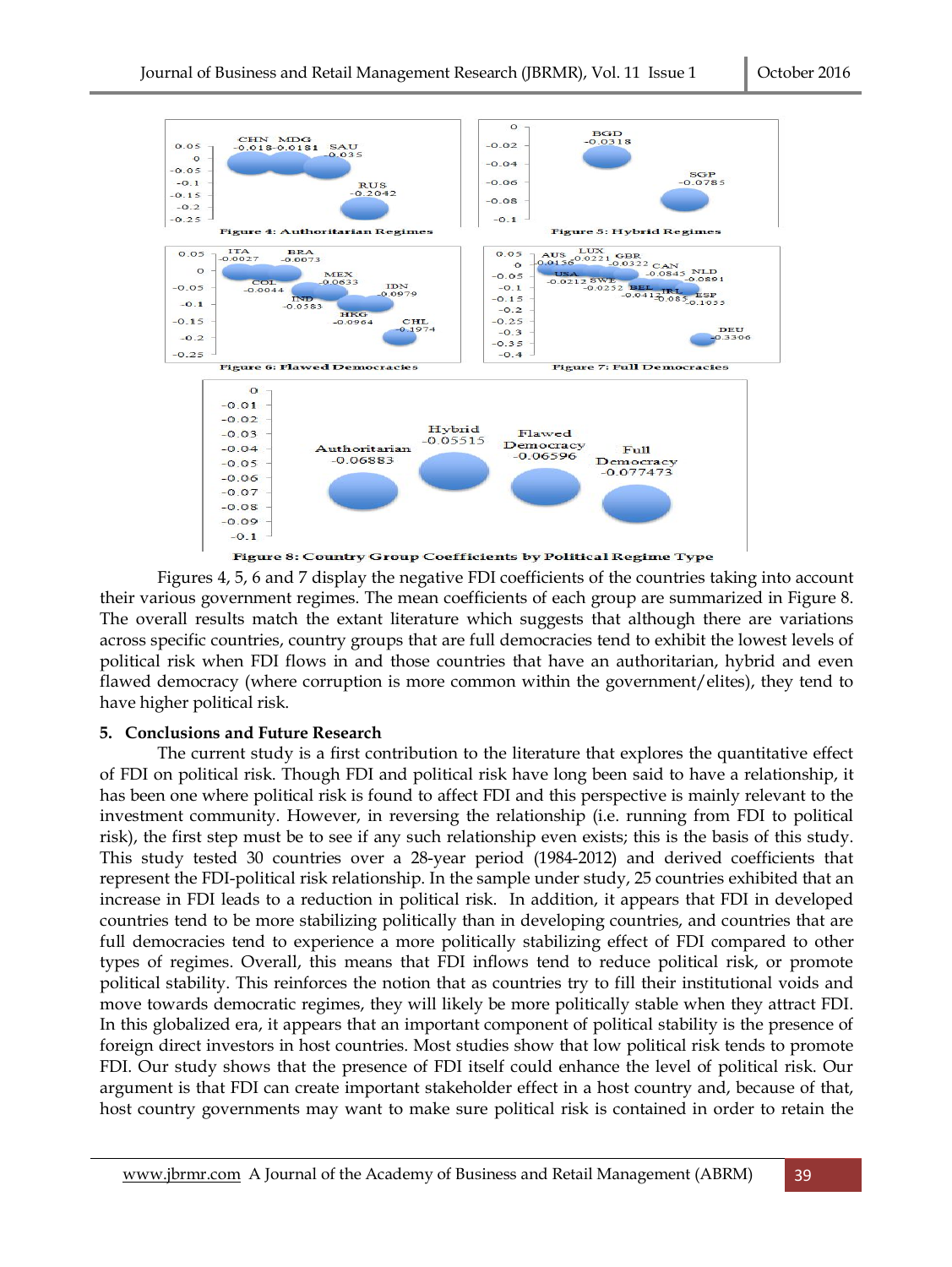foreign direct investors who bring in know-how, capital stock and expertise. Thus it can be argued that FDI itself could lead to a reduction in political risk, as the current study demonstrates here.

It should be noted, however, that the current study is in no way making a case to include an FDI variable in political risk measures. Instead, the study shows that overall FDI does impact political risk and ignoring this fact would bias the interpretation of the political risk–FDI relationship. Hence, FDI should be taken along with any other components of political risk for a more accurate evaluation of a country's political risk situation.

In addition, this is a work in progress that only describes the first step in attempting to answer to the research question: How does FDI affect political risk? Ongoing research is currently trying to analyze all the 140 countries documented by the ICRG (2014) using both time series and panel data models. Following Ernst (2014), we will also be looking at how the FDI-political risk relationship may be different for country groupings at various income levels or stages of economic development.

#### **References**

- Addison, Tony, and S. Mansoob Murshed. 2003. "UNU/WIDER Special Issue on Conflict. Explaining Violent Conflict: Going Beyond Greed Versus Grievance." *Journal of International Development* 15, no. 4: 391-396.
- AlAzzawi, Shireen. 2012. "Innovation, Productivity and Foreign Direct Investment-Induced R&D Spillovers." *Journal Of International Trade & Economic Development* 21, no. 5: 615-653.
- Asiri, Batool K., and Rehab A. Hubail. 2014. "An Empirical Analysis of Country Risk Ratings." *Journal Of Business Studies Quarterly* 5, no. 4: 52-67.
- Baek, Kyeonghi, and Xingwan Qian. 2011. "An Analysis on Political Risks and the Flow of Foreign Direct Investment in Developing and Industrializaed Economies." *Economics, Management & Financial Markets* 6, no. 4: 60-91.
- Balasubramanyam, V. N., Salisu, M. A. and Sapsford, D. (1996), 'Foreign Direct Investment and Growth in EP and IS Countries', *Economic Journal* 106, no. 434: 92-105.
- Bremmer, Ian. 2005 "Managing Risk in an Unstable World." *Harvard Business Review*, June 2005.
- Claude B. Erb, Campbell R. Harvey, and Tadas E. Viskanta. 1996. Political Risk, Economic Risk, and Financial Risk. *Financial Analysts Journal*, Vol. 52, No. 6:29-46.
- Development Policy and Analysis Division. 2014. "The Criteria for Identifying Least Developed Countries." United Nations.
- Development Policy and Analysis Division. 2012. "LDC Data Retrieval." United Nations. Retrieved from Excel for 2012.
- Dunning, John H. 1979. "Explaining Changing Patterns of International Production: In Defense of the Eclectic Theory." *Oxford Bulletin Of Economics & Statistics* 41, no. 4: 269-295.
- Dutta, Nabamita, and Sanjukta Roy. 2009. "The Impact of Foreign Direct Investment on Press Freedom." *Kylos* 63(1).
- Ernst, B., Sooreea, R., Gokcek, G. and Spain, D. "The Economic Impacts of United Nations Peacekeeping Operations: Growth versus Level Effects," *International Journal of Public Policy* 10, no. 1/2/3, 2014: 100-117.
- Ekpenyong, David B., and Ntiedo J. Umoren. 2010. "Political Risk and the Business Environment: An Examination of Core Challenges." *Journal Of Financial Management & Analysis* 23, no. 1: 27-32.
- Feng, Sun. 2014. "The Dual Political Effects of Foreign Direct Investment in Developing Countries." *Journal Of Developing Areas* 48, no. 1: 107-125.
- Fitzpatrick, Mark. 1983. "The Definition and Assessment of Political Risk in International Business: A Review of the Literature." *Academy Of Management Review* 8, no. 2: 249-254.
- Frynas, Jerdrzej George, and Kamel Mellahi. 2003. "Political Risks as Firm-Specific (Dis)Advantages: Evidence on Transnational Oil Firms in Nigeria." *Thunderbird International Business Review* 45, no. 5: 541-565.